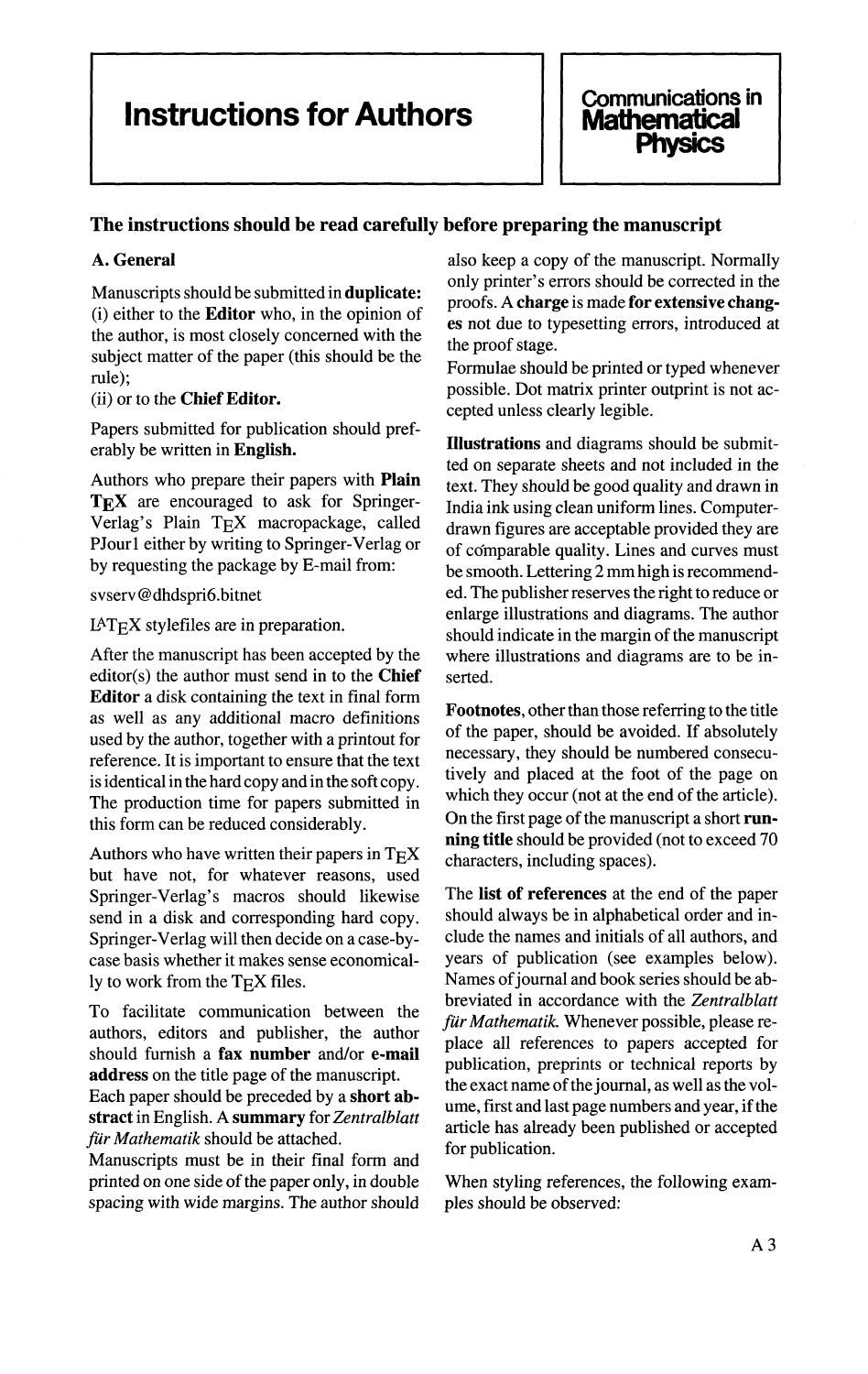## *Journal article:*

l.or[W] Woronowicz, S.L.: Operator equalities related to the Quantum E(2) group. Commun. Math. Phys. **144,** 417-428 (1992)

## *Complete book:*

2. or[P-S] Pressley A., Segal, G.: Loop groups. Oxford: Clarendon Press 1986

## *Single contribution in a book:*

3. or [M] Mack, G. Introduction to Con formal Invariant Quantum field theory in two or more dimen sions. In: 't Hooft, G., Jaffe, A., Mack, G., Mitter, P., Stora, R. (eds.) Nonperturbative quan tum field theory. Proceedings, Cargese 1987, pp. 353-383. New York, London: Plenum Press 1988

**Citations in the text** should be either (a) by numbers in square brackets, e.g., [1], or Bombieri and Giusti [1], referring to an alpha betically ordered and numbered list, or (b) by the author's initials in square brackets, e.g., [B-G], or (c) by author and year in parenthe ses, e.g., Bombieri and Giusti (1971). Any one of these styles is acceptable if used *consistently* throughout the paper. In the third system, if there are two authors, both should be named, e.g., Agar and Douglas (1955); if a work with more than two authors is cited, only the first author's name plus ,,et al." need be given; e.g., Komor et al. (1979); if there is more than one reference by the same author or team of authors in the same year, then a, b, c, etc. should be added after the year both in the text and in the list of references.

Offprints may be ordered at cost price when the page proofs are returned. For papers submitted from January 1993 onwards two copies of the relevant issue will be sent to the corresponding author.

## **B. Marking-up the manuscript 1. Text**

The words **"Theorem", "Lemma", "Corol lary", "Proposition"** etc. are normally print ed in **boldface,** followed by the formulation in *italics* (or, if italic script is not available, un

derlined with a single straight line) and with the end clearly indicated. The words *"Proof", "Remark", "Example", "Note",* etc. are print ed in *italics* with the formulation in ordinary (roman) typeface, and **Definition** in boldface. The text of the definition itself should be in roman except for the concept defined, which should be in *italics.* If any text in the manuscript is underlined and should be printed with this un derlining, a remark explaining this must be at tached.

## **2. Formulae**

Letters *mformulae* are printed in *italics* and fig ures in roman if not marked otherwise. It will help the printer if in doubtful cases the position of indices and exponents is marked thus:  $h_{\hat{\beta}}, a^{\psi}$ . Spacing of indices and exponents must be specially indicated  $(A_{m}^{n}{}_{n}^{m})$  otherwise they will be set  $(A_{\text{nm}}^{nm})$ .

The following are frequently confused and should be made unambiguous:

u, U, IJ, *U\* o, *o, O,* 0; x, *x, X, χ, κ;* v, *v, v\ θ, Θ, φ, φ, Φ, Θ,* θ; *ψ, Ψ*; *ε*, ∈;

 $a'$ ,  $a'$ , the symbol  $a$  and the indefinite article a; also handwritten letters:

*c, C; e, I; I, J; k, K; o, O; p, P; s, S; u, U;* v, *V; w, W; x, X; z, Z;*

Please take care to distinguish these capital let ters by double underlining.

## **Final check:**

- Names and complete professional adres ses of all authors provided on title page?
- Summary enclosed?
- Short running title provided?
- If the paper is not in English, English title and English summary provided?
- Texts and ends of theorems, lemmas, etc., clearly marked?
- All figures enclosed?
- References listed according to the Instructions to Authors?
- Mathematics Subject Classification (MSC) numbers provided?

Plain T<sub>F</sub>X users:

- Request Pjourl macropackage from: svserv@dhdspri6.bitnet.
- Submit disk with corresponding hard copy after acceptance of manuscript.
- Make sure disk and hard copy are identi cal.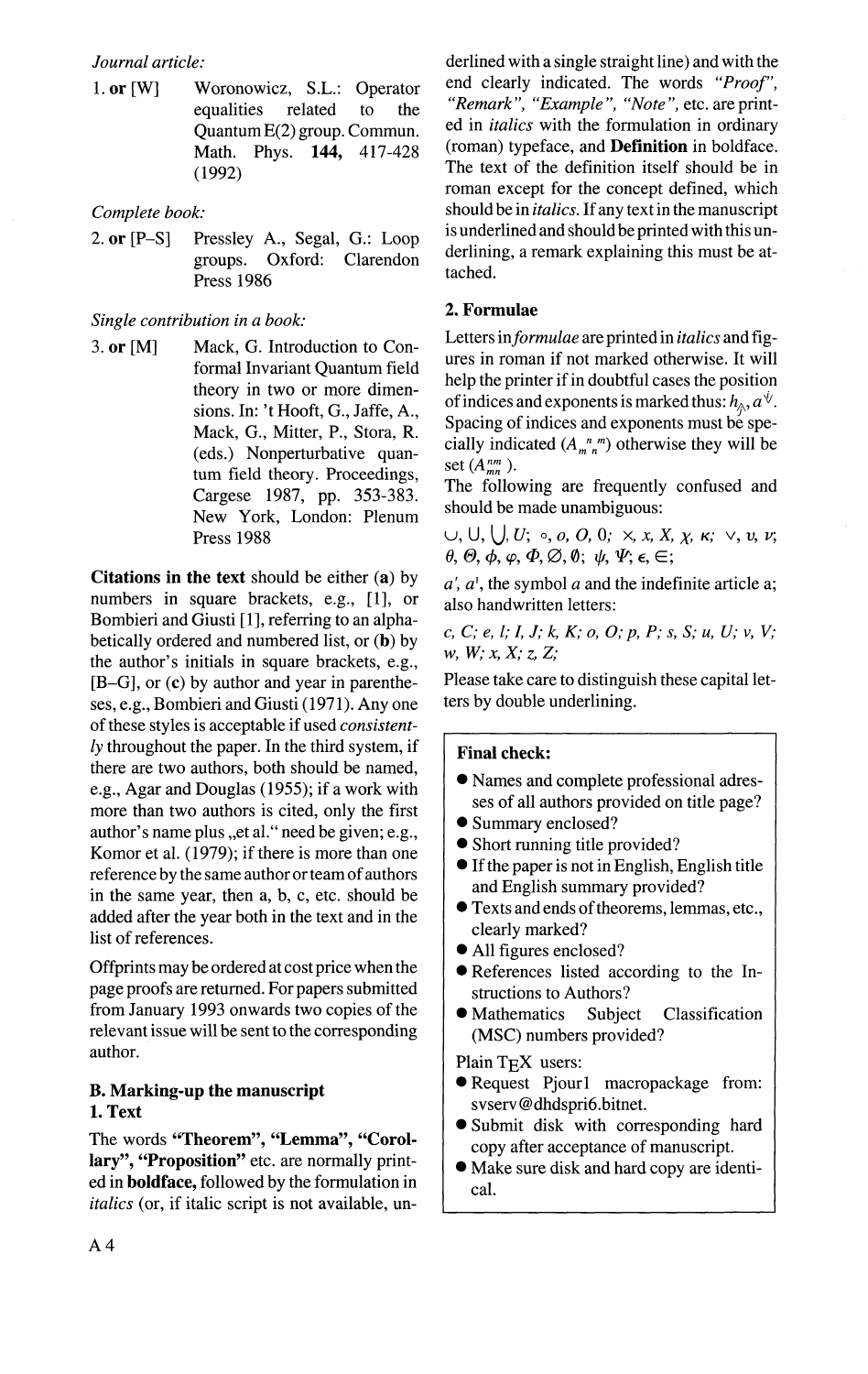## **Calculus of Variations and Partial Differential Equations**

Volume 1 Number 1

Number<br>January 1993 J.M.Boll Edinburgh, Great Britain J.M.Boll Edinburgh, Greur Grimmer<br>J.-P. Bourguignon, Palaiseau, France H.Brezis, Paris, France H.Brezis, runs, runs<br>L.A. Caffarelli, Princeton, NJ, USA M. Giaquinta, Florence, Italy (Managing Editor) Managing canony<br>S. Hildebrandt, Bonn, Germany S. Hildebrandi, Bullion, Co., 1.<br>(Managing Editor)<br>J.Jost Bochum, Germany E.Lieb, Princeton, NJ, USA F.H. Lin, New York, NY. USA P.L. Link Raris, France H. Matano, Tokyo, Japan L.Modico, Pisa, Italy (Co-ordinating Managing Editor) LK Moser Zürich, Switzerland J.K.Moser Zurich, Synteerium<br>P.H.Rabinowitz, Madison, WI. USA R.M.Schoen, Stanford, CA. USA K.M.Schuen, Stanford, CA. USA M.Struwe, Zürich, Switzerland Flomi, Heidelberg, Germany K.K.Uhlenbeck, Austin, TX. USA

Springer International

**Managing Editors:** M. Giaquinta, Firenze; S. Hildebrandt, Bonn; L. Modica, Pisa

**Editorial Board: J. Ball.** J. P. Bourguignon, H. Brezis, L. Caffarelli, J. Jost, E. Lieb, F. H. Lin, P. L. Lions, H. Matano, J. Moser, P. Rabinowitz, R. Schoen, L. Simon, M. Struwe, F. Tomi, K. Uhlenbeck

Calculus of variations and partial differential equations are classical, very active, closely related areas of mathematics, with important ramifications in differential geometry and mathematical physics.

This journal will attract and collect many top-quality contributions to this field of research, and stress the interactions between analysts, geometers, and physicists. Moreover, it offers an opportunity for communication among scientists working in the field through a section "New and Views". The field of **Calculus of Variations and Partial Differential Equations** is extensive; nonetheless, the journal will be open to all interesting new developments. Topics to be covered include:

- Minimization problems for variational integrals, existence and regularity theory for minimizers and critical points, geometric measure theory;
- Variational methods for partial differential equations, linear and nonlinear eigenvalue problems, bifurcation theory;
- Variational problems in differential and complex geometry, such as geodesics, minimal surfaces, harmonic mappings, critical points of curvature integrals, Einstein equations, Yang-Mills fields;
- Variational methods in global analysis and topology: Morse theory, Ljusternik-Schnirelman theory, flows generated by variational integrals and parabolic equations, index theorems, integral invariants;
- Dynamical systems, symplectic geometry, periodic solutions of Hamiltonian systems;
- Variational methods in mathematical physics, nonlinear elasticity, crystals, asymptotic variational problems, homogenization, capillary phenomena, free boundary problems and phase transitions;
- Monge-Ampère equations and other fully nonlinear partial differential equations related to problems in differential geometry, complex geometry, and physics.

 $\Box$  Heidelberger Platz 3, W-1000 Berlin 33, F.R. Germany  $\Box$  175 Fifth Ave., New York, NY 10010, USA

- D 8 Alexandra Rd., London SW19 7JZ, England D 26, rue des Carmes, F-75005 Paris, France
- D 37-3, Hongo 3-chome, Bunkyo-ku, Tokyo 113, Japan

Subscription information **1993:**

Vol. 1 (4 issues) DM 480, suggested list price, plus carriage charges (FRG DM 7,14; other countries DM 14,-)

ISSN pending

D Room 701, Mirror Tower, 61 Mody Road, Tsimshatsui, Kowloon, Hong Kong

D Avinguda Diagonal, 468-4 °C, E-08006 Barcelona, Spain D Wesselenyi u. 28, H-1075 Budapest, Hungary tm.l08/MNTZ/E/l

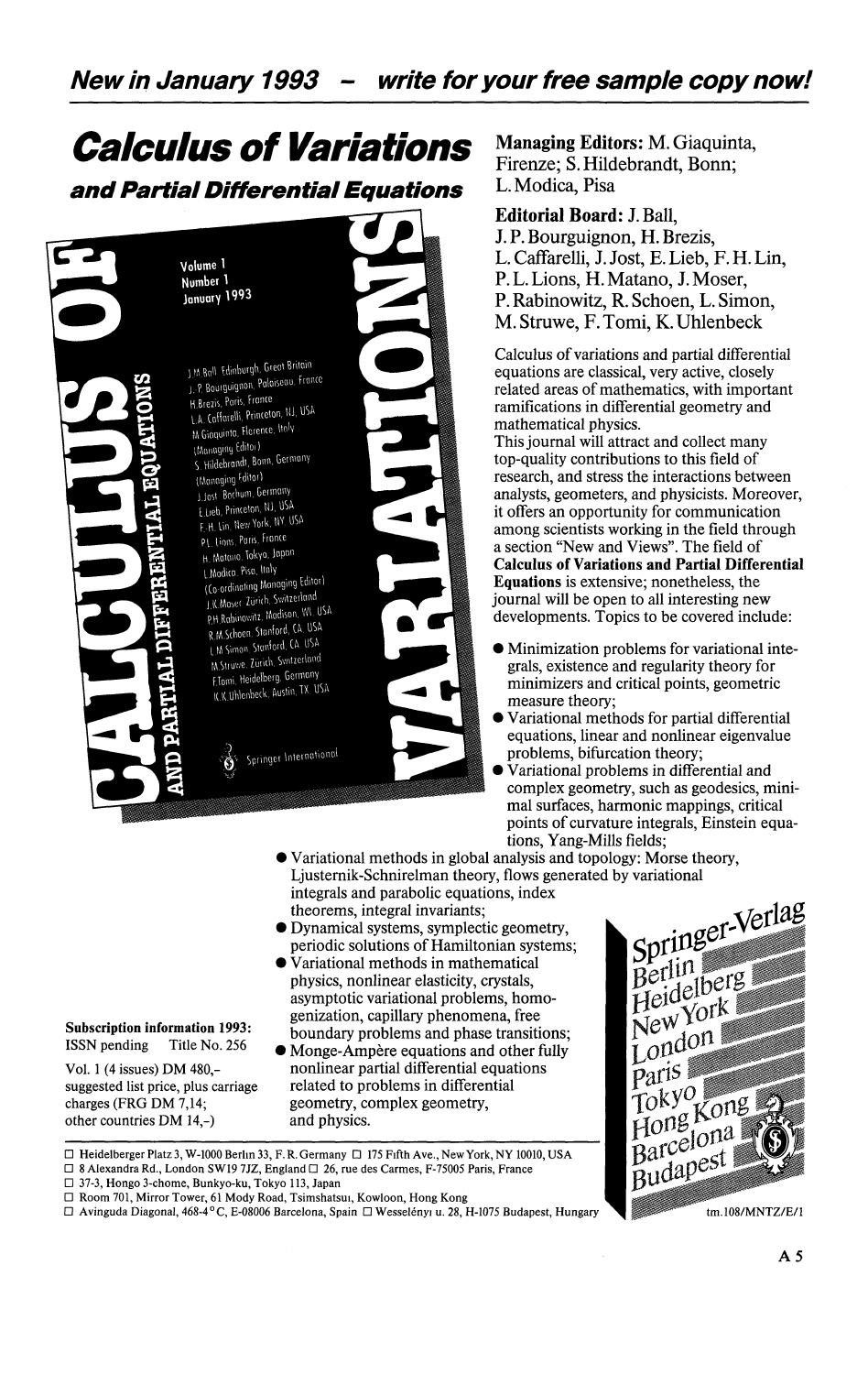# *Statistical Physics* **I**

## **M.Toda, R Kubo, N.Saito** *Equilibrium Statistical Mechanics*

2nd ed. 1992. XVI, 252 pp. 90 figs. (Springer Series in Solid-State Sciences, Vol. 30) Softcover DM 59, - ISBN 3-540-53662-0

The fundamentals of equilibrium statistical mechanics are discussed in this text, which focuses on basic physical aspects. No previous knowledge of thermodynamics or the molecular theory of gases is assumed. Illustrative examples based on simple materials and photon systems elucidate the central ideas and methods.

This book not only offers an elementary introduction to statistical physics but also sets the stage for likely future developments. A fluent exposition of the general principles is given in the first half, while the second deals with two of the most fascinating subjects in this area: phase transitions and ergodic problems.

## **R Kubo, M.Toda, N.Hashitsume** *Nonequilibrium Statistical Mechanics*

2nd ed. 1991. XVI, 279 pp. 28 figs. (Springer Series in Solid-State Sciences, Vol. 31) Softcover DM 59, - ISBN 3-540-53833-X

This text, the second volume of a two-volume set, treats statistical theories of nonequilibrium states from the viewpoint of the fluctuation-dissipation theorem, mainly in the framework of linear response theory. It begins by introducing the fundamental concepts and methods of stochastic theories.

The classical theory of Brownian motion is generalized into a standard theory for fluctuation , relaxation, and response. The problem of coarse graining is treated on the basis of the stochastic Liouville equation and the damping theory formalism uses the projection operator method. One chapter is devoted to phenomenological treatments of relaxation and another to linear response theory. The final chapter is an introduc tion to the fieldtheoretic Green's function method.

D Heidelberger Platz 3, W-1000 Berlin 33, F. R. Germany D 175 Fifth Ave., New York, NY 10010, USA

- D 8 Alexandra Rd., London SW19 7JZ, England D 26, rue des Carmes, F-75005 Paris, France D 37-3, Hongo 3-chome, Bunkyo-ku, Tokyo 113, Japan
- 

<sup>□</sup> Room 701, Mirror Tower, 61 Mody Road, Tsimshatsuı, Kowloon, Hong Kong<br>□ Avinguda Diagonal, 468-4°C, E-08006 Barcelona, Spain □ Wesselényı u. 28, H-1075 Budapest, Hungary

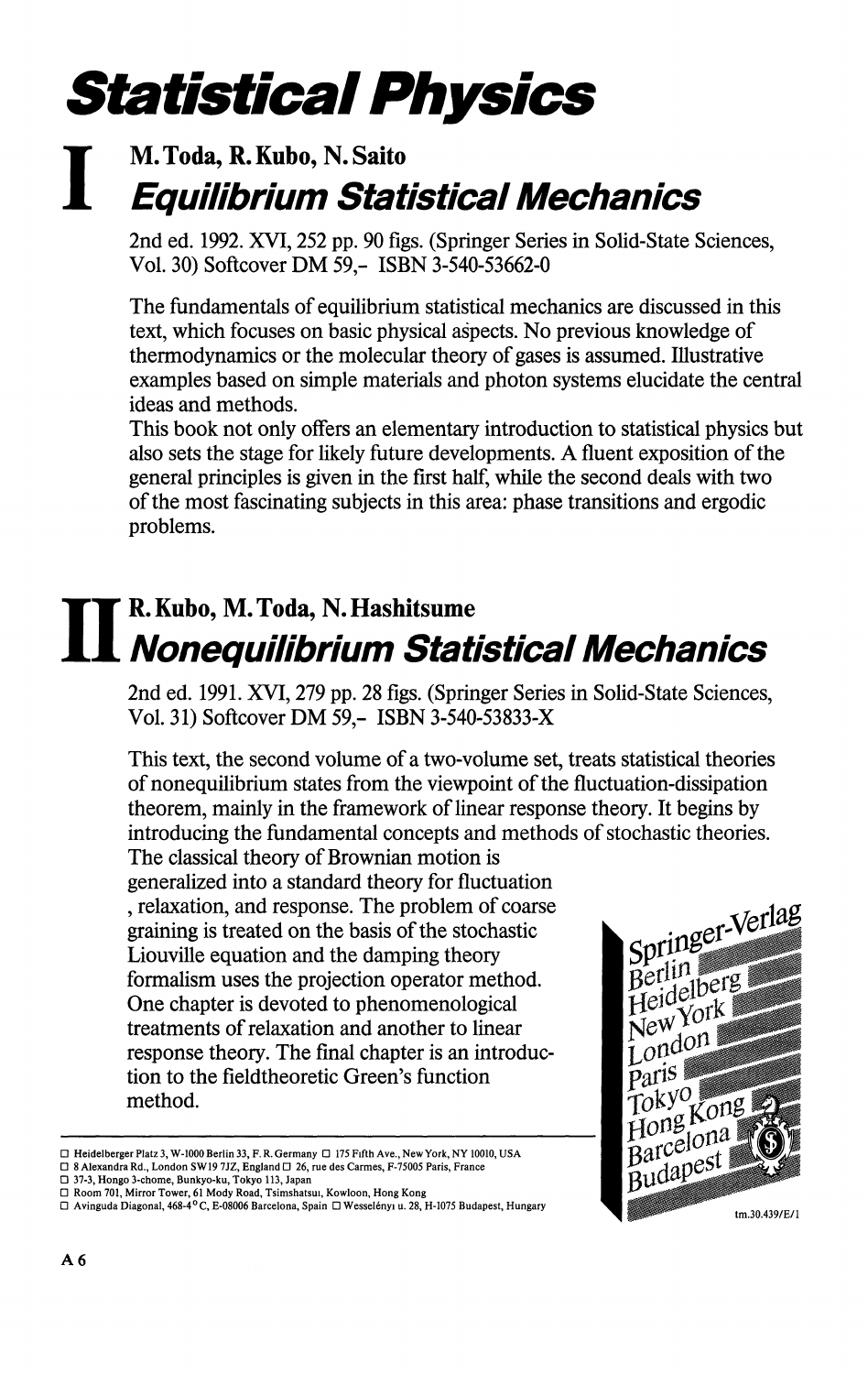## Communications in Mathematical Physics

**Copyright.** Submission of a manuscript implies: that the work described has not been published before (except in the form of an abstract or as part of a published lecture, review, or thesis); that it is not under consideration for publication elsewhere; that its publication has been<br>approved by all coauthors, if any, as well as by the responsible authoritie nuscript will not be published elsewhere in any language without the consent of the copyright holders.<br>All articles published in this journal are protected by copyright, which covers the exclusive rights to reproduce and d

as offprints), as well as all translation rights. No material published in this journal may be reproduced photographically or stored on micro film, in electronic data bases, video disks, etc., without first obtaining written permission from the publisher.<br>The use of general descriptive names, trade names, trademarks, etc., in this publication, even if not specif

that these names are not protected by the relevant laws and regulations.

*While the advice and information in this journal is believed to be true and accurate at the date of its goint to press, neither the authors, the editors, nor the publisher can accept any legal responsibility for any errors or omissions that may be made. The publisher makes no war-ranty, express or implied, with respect to the material contained herein.*

*Special regulations for photocopies in the USA:* Photocopies may be made for personal or in-house use beyond the limitations stipulated<br>under Section 107 or 108 of U.S. Copyright Law, provided a fee is paid. All fees shou cific written permission must first be obtained from the publisher.

#### Authors should mark manuscripts according to the "Instructions to Authors." They **should be aware that manuscripts which are not properly marked require additional time for publication. Manuscripts should be sent to:**

*Prof. M. Aizenman,* Department of Physics, Jadwin Hall, Princeton University, Princeton, NJ 08544, USA

*Prof. H. Araki,* Research Institute for Mathematical Sciences, Kyoto University, Kyoto, 606, Japan

*Prof. A. Connes,* I.H.E.S., F-91440 Bures-sur-Yvette, France *Prof. R. Dijkgraaf,* Department of Mathematics, Univer sity of Amsterdam, Plantage Muidergracht 24, NL-1018 Amsterdam, The Netherlands

*Prof. J.-P. Eckmann,* Département de Physique Théori-<br>que, Université de Genève, 32, Boulevard d'Ivoy, CH-1211 Genève 4, Switzerland

*Prof. G. Felder,* Mathematics Department, ETH-Zen trum, CH-8092 Zürich, Switzerland

*Prof. M.E. Fisher,* Institute for Physical Science and Technology, University of Maryland, College Park, MD 20742, USA

Prof. M. Herman, Centre de Mathématiques Pures, Ecole Polytechnique, F-91128 Palaiseau Cedex, France *Prof. A. Jaffe,* Lyman Laboratory of Physics, Harvard University, Cambridge, MA 02138, USA

*Prof. J.L. Lebowitz,* Department of Mathematics, Rut gers University, New Brunswick, NJ 08903, USA

*Prof. N. Yυ. Reshetikhin,* Department of Mathematics, University of California, Berkeley, CA 94720, USA

*Prof. B. Simon,* Department of Mathematics, California Institute of Technology, Pasadena, CA 91125, USA

Prof. Ya. G. Sinai, L. D. Landau Institute for Theoretical Physics, ul. Kosygina, dom 2, SU-117334 Moscow, V-334, Russia

*Prof. T. Spencer,* School of Mathematics, Institute for Advanced Study, Princeton, NJ 08540, USA

*Prof. S.-T. Yau,* Department of Mathematics, Harvard University, 1 Oxford Street, Cambridge, MA 02138, USA

*Statistical physics*

*Mathematical methods with direct relevance to physics Quantum physics and differential geometry String theory, conformal field theory and related topics*

*Dynamical systems*

*Quantum field theory*

*Statistical physics*

*Classical dynamical systems*

*Chief Editor*

*Nonequilibrium statistical mechanics*

*Gravitation, field theories and geometry*

*Schrόdinger operators and atomic physics Statistical physics and dynamical*

Disordered systems

#### **Subscription Information** ISSN 0010-3616

Vols. 150-157 (3 issues each) will appear in 1993. **North America.** Recommended annual subscription rate. US \$ 3403 00, single issue price \$ 173 00 including carriage charges. Subscriptions are entered with prepayment only. Orders should be addressed to: Springer-Verlag New<br>York Inc., Service Center Secaucus, 44 Hartz Way, Secaucus, NJ 07094, USA, Tel. (201) 5104 00, plus carriage charges: [Germany: DM 78.32 and. VAT; all other countries: DM 104 40] SAL or airmail charges are available upon<br>request. SAL delivery is mandatory to Japan, India, and Australia/New Zealand. Airmail inform the publisher of the new address even if the subscriber has not submitted a formal application for mail to be forwarded. Subscribers<br>not in agreement with this procedure may send a written complaint to Springer-Verl issue. Back Volumes. Prices are available on request. Microform: Microform editons are available from. University Microfilms Interna<br>tional, 300 N. Zeeb Road, Ann Arbor, MI 48106, USA

#### **Production**

Journal Production Department I, Springer-Verlag, Monika Ebert, Postfach105280,W-6900 Heidelberg,Germany,Tel.0621/487-431,Telex0461723,Fax (0)6221-487624